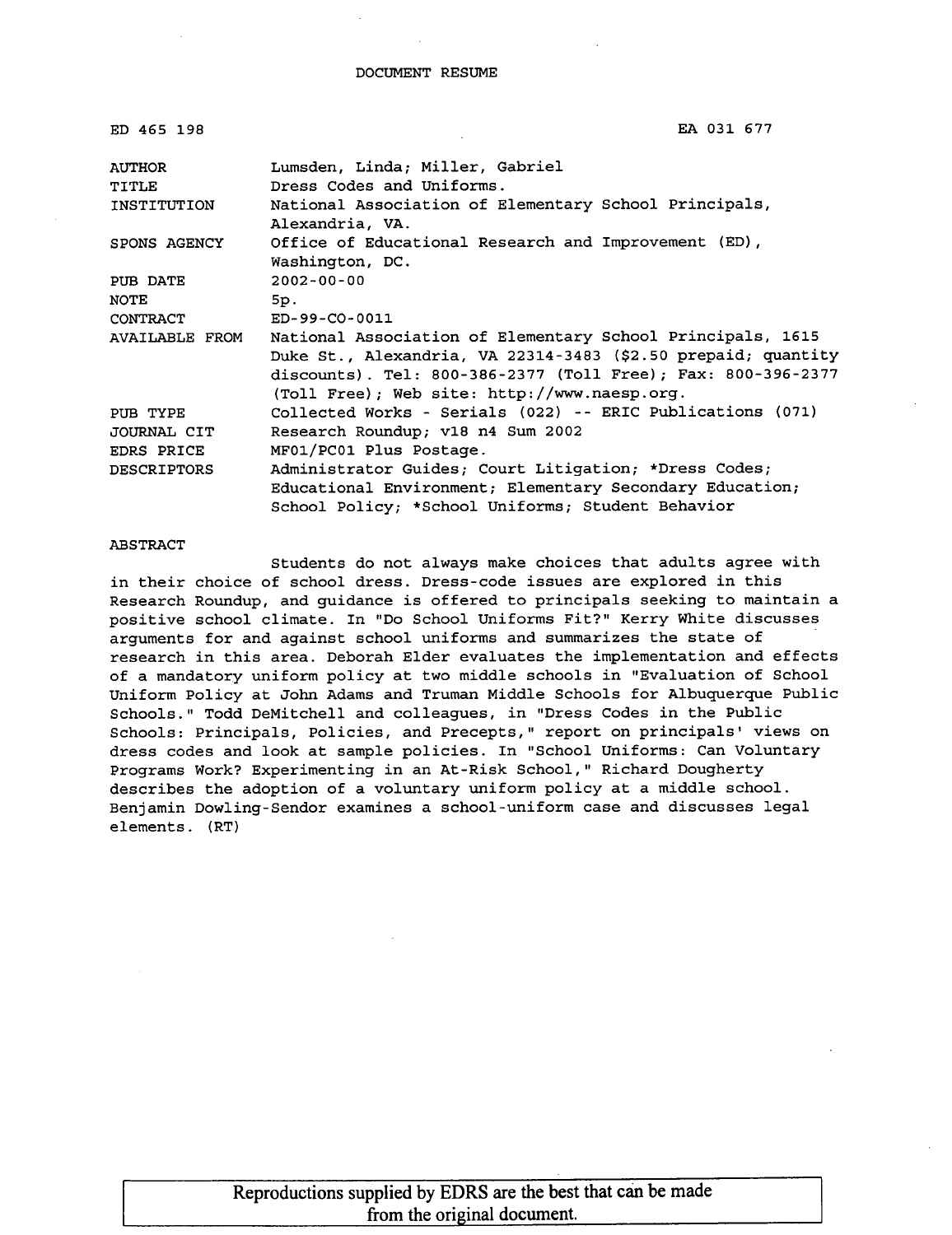**PERMISSION TO REPRODUCE AND DISSEMINATE THIS MATERIAL HAS BEEN GRANTED BY** 

W.T. Greenleaf

TO **THE EDUCATIONAL RESOURCES INFORMATION CENTER (ERIC)** 

**4** 

## VOLUME 18, NUMBER **4**  SUMMER 2002

- **US DEPARTMENT OF EDUCATION Offlce of Educational Research and Improvement EDUCATIONAL RESOURCES INFORMATION**
- **CENTER (ERIC) Ahis document has been reproduced as received from the person or organization originating it**
- *0* **Minor changes have been made to**

**POintS of view or opinions stated in this document do not necessarily represent official OERI position or policy** 

### *Linda Lumsden and Gabriel Miller*

**NATIONAL ASSOCIATION** 

**SCHOOL PRINCIPALS** 

OF **ELEMENTARY** 

**Dress Codes and Uniforms** 

hen left to decide what clothes to wear to school, students do not always make choices that adults agree with. While the majority may at least minimally conform to adults' ideas about what's appropriate, a few may clearly push the limits. Some may arrive at school in T-shirts that bear slogans or images promoting drugs and alcohol, or that display a variety of messages that conflict with values the schools are trying to promote. Others may swagger around the halls in gang-related garb. Still others may show up in sexually provocative clothing. These issues, as well as a desire to minimize socioeconomic tensions between the "haves" and "have nots," have spurred some schools to adopt more stringent dress codes or to require students to wear uniforms.

*Linda Lumsden is associate editor and writer for the ERIC Clearinghouse on Educational Management at the University of Oregon.* 

*Gabriel Miller is a research analyst and writer for the ERIC Clearinghouse on Educational Management at the University of Oregon.* 

EA031677

Concerns about school safety have also prompted interest in strict dress codes or school uniforms. As the U.S. Department of Education's *Manual on School Uniforms* notes, "Uniforms by themselves cannot solve all of the problems of school discipline, but they can be one positive contributing factor to discipline and safety."

But while administrators have concerns about school violence, they also have concerns about potential lawsuits. Just how much leeway do administrators have in regulating what students wear? How far does student freedom of expression extend? What. elements can make a school's dress- . related policies more likely to survive legal challenges and to engender support (or at least acceptance) from students and parents?

Although many of these questions may never have definitive answers, the works reviewed here explore some of these issues and offer guidance to principals whose goal is to maintain a school climate that effectively fosters learning, safety, a sense of community, and respect for self and others.

*Kerry W%ite* discusses arguments for and against school uniforms and summarizes the state of research in this area.

*Deborah Elder* evaluates the implementation and effects of a mandatory uniform policy at two middle schools in an impoverished community.

report on a survey of principals' views on dress codes and uniforms, look at sample policies, and outline legal issues related to regulating student dress. *Todd DeMitcbell and colleagues* 

*Richard Daugberty* describes the adoption of a voluntary uniform policy at a middle school and the level of compliance over time.

*Benjamin Dowling-Sendor* examines a recent school uniform case and discusses elements that can help schools survive legal challenges.

I

**White, Kerry A. ''Do School Uniforms Fit?"** *The School Administrator* **57:2 (February 2000): 36-40. EJ 599 101.** *Available from:*  **AASA Customer Service, 203-875- 0748.** 

According to White, while only a few public schools were "experimenting with uniforms" a decade ago, currently "nearly half of the nation's big urban school systems have adopted

**BEST COPY AVAILABLE**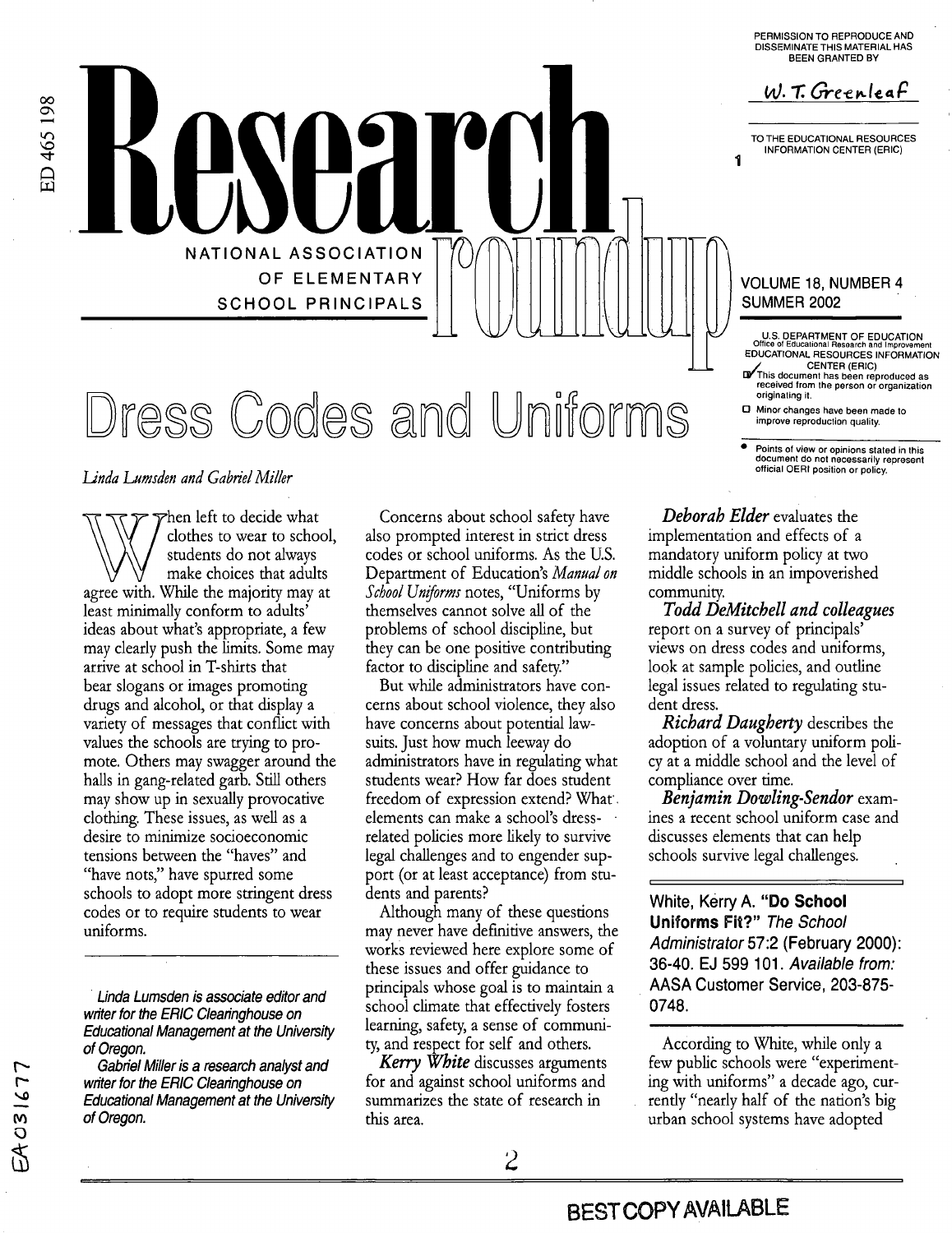school uniform policies for **all** or some of their schools." In a 10-state survey of elementary and middle school principals conducted two years ago by the National Association of Elementary School Principals and the clothing company Lands' End, 11 percent of respondents said that their schools mandate uniforms, and another 15 percent were considering such a policy. Other recent surveys indicate that support for uniforms is growing among parents as well. In one survey, 56 percent of parents said they would support a school uniform policy.

When it comes to the effects of school uniforms, the research "has been inconclusive or mixed," says White. Much of the debate between supporters and opponents is based on anecdotal reports rather than welldesigned studies. Some authors contend that uniforms lessen emphasis on fashion, reduce the financial burden of low-income families, and promote peer acceptance, school pride, and learning. Others aren't convinced. They compare adopting a uniform policy to applying a fresh coat of paint to a crumbling building-it's very visible but doesn't address the underlying problems.

Opposition to uniforms is often based more on civil rights concerns than on the lack of solid research

### **About ERIC**

The Educational Resources Information Center (ERIC) is a national information system operated by the Office of Educational Research and Improvement (OERI). The ERIC Clearinghouse on Educational Management, one of 16 such units in the system, was established at the University of Oregon in 1966.

This publication was prepared by the Clearinghouse with funding from OERI, U.S. Department of Education, under contract no. ED-99-CO-0011. No federal funds were used in the printing.

ERIC Clearinghouse on Educational Management, 5207 University of Oregon, Eugene, Oregon 97403-5207. Phone 800-438-8841.

Web site: http://eric.uoregon.edu

demonstrating benefits. Many opponents believe that dictating what students wear to school violates their constitutional right to freedom of expression. While legal decisions regarding uniforms have been mixed, some predict that courts will be more "friendly" toward uniform policies as judges become aware of schools' safety concerns and disciplinary issues.

Elder, Deborah **L. Evaluation of School Uniform Policy at John Adams and Truman Middle Schools for Albuquerque Public Schools.** February **1999. 37**  pages. ED **453 580.** *Available from:*  ERIC Document Reproduction Service, **7420** Fullerton Rd., Suite **4 10,** Springfield, **VA 221 53-2852. \$1 4.50. 1-800-443-3742.** 

1 **1** 

Although many private schools require their students to wear school uniforms, mandatory policies in public schools are relatively rare. The public schools that have pioneered such policies provide learning laboratories for other schools to study the effects of uniforms.

Beginning in the fall of 1998under a policy initiated by parents students at John Adams and Truman Middle Schools in Albuquerque were required to wear tuck-in polo shirts and khaki pants or skirts. Elder reports on an evaluation of this policy that used interviews, focus groups, and surveys, along with data on discipline referrals and numbers of students achieving honor-roll status.

During the first semester of the 1998-99 school year, both schools experienced a clear improvement in student conduct from the previous year. At John Adams Middle School, disciphe referrals fell from 1,565 during the first semester of the previous year to 405. At Truman, referrals dropped from 1,139 to 850.

Students, teachers, and parents stated in interviews that "uniforms place all students on an equal level," Elder writes. "Students who may be immediately labeled by peers and staff no longer stand out.'

The percentage of students who made the honor roll increased at John Adams from 31.4 percent to 43.3 percent. At Truman, however, there was a negligible decrease in the percentage of honor-roll students.

Survey data showed that 75 percent of parents and 89 percent of staff supported uniforms and believed they decreased violence, theft, and gang activity. Although only 15 percent of students supported uniforms, 59 percent agreed that "school uniforms help school officials identify trespassers on campus."

Elder notes that both schools implemented other changes in instruction and administration at the same time the uniform policy went into effect, so is not possible to attribute the positive results solely to the uniform policy. Nevertheless, "perceptions of parents and staff are very powerful influences on a school," she concludes, and "when a school community believes a school to be good, the school improves."

DeMitchell, Todd A.; Fossey, Richard; and Cobb, Casey. **"Dress Codes in the Public Schools: Principals, Policies, and Precepts."** *Journal of Law* & *Education* **29:l** (January **2000): 31- 49.** EJ **606 474.** *Available from: Journal of Law* & *Education,*  Jefferson Law Book Company, **2100** Huntingdon Ave., Baltimore, MD **21211.** 

**r I** 

Aware that the voice of the nation's principals was largely missing from the debate over dress codes in public schools, DeMitchell, Fossey, and Cobb surveyed 240 principals who were randomly selected from a national directory and equally grouped in elementary schools, middle/junior high schools, and high schools. Nearly two-thirds responded and some sent copies of their dresscode policies for the researchers to analyze.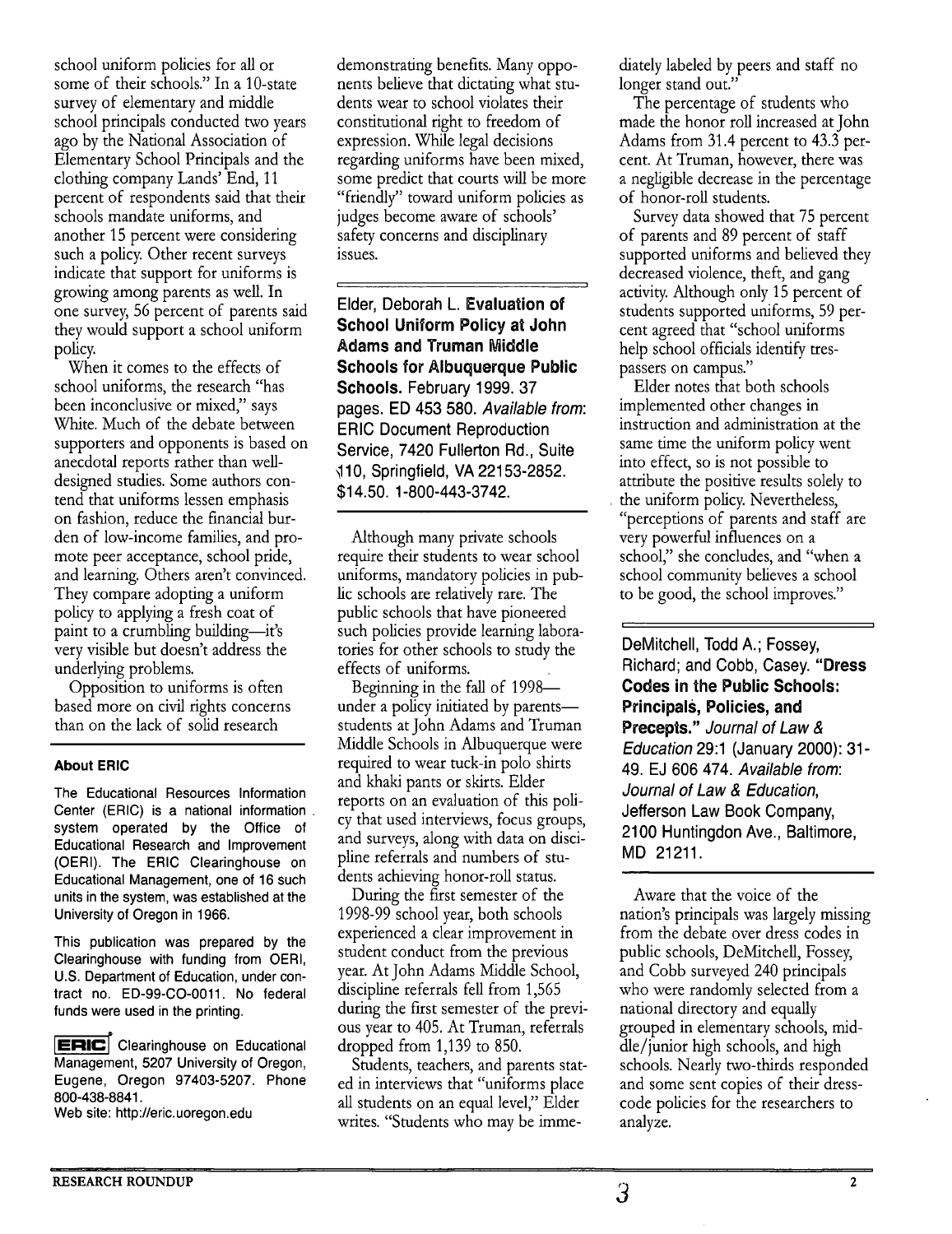The principals expressed strong support for dress codes, with 85 percent reporting that dress codes were needed at their schools. Most expressed the belief that dress codes "improve student behavior, reduce peer sexual harassment, prepare students for the work world, and are worth the trouble that it takes to enforce."

The researchers note that principals' opinions varied somewhat with their schools' grade levels and locations. While high school principals expressed greatest support for dress codes, but took a dim view of school uniforms, middle school principals indicated the strongest support for mandatory school uniforms.

"Principals in rural areas showed greater support for dress codes than principals in suburban and urban schools. Yet the reverse was true for mandatory uniforms. Urban principals showed greater support for uniforms, followed by suburban and then rural principals," say the authors.

More than half the principals reported that their schools had formal dress-code policies that usually prohibited halters, low-cut tops, tank tops, low-riding pants, wallet chains, sunglasses, headgear, and exposed undergarments. Codes also often prohibited clothing with advertisements or depictions of drugs, alcohol, and tobacco products, or displays of offensive messages. Some codes contain requirements that hair be clean and well-groomed, and that clothes be clean, neat, and properly fastened.

Although the principals clearly favored dress codes, they acknowledged having some doubts about the constitutionality of restrictions on student dress. In response to this concern, the authors explain at length that the nation's courts have repeatedly given school authorities wide latitude to enforce dress codes that preserve order in schools. A principal's interest in enforcing dress regulations that "teach community values and promote school discipline" takes precedence over a student's right to

wear gang-related or sexually provocative clothing, say the authors.

Daugherty, Richard. **"School Uniforms: Can Voluntary Programs Work? Experimenting in an At-Risk School."** In **2007:** *A Legal Odyssey.* Papers of the 47th Education Law Association Conference, Albuquerque, New Mexico, November 15-17, 2001. Dayton, Ohio: Education Law Association. EA 031 503. *Available from:* Education Law Association, 300 College Park-0528, Dayton, OH 45469. \$1.30 plus \$1 .OO shipping and handling. 937-229-3589.

About 60 percent of schools that adopt uniform policies make them mandatory, says Daugherty. The other 40 percent opt for voluntary wearing of uniforms. While school boards or school officials usually initiate mandatory programs, voluntary programs often originate with parents.

At Traner Middle School in Reno, Nevada, the parent/teacher organization voted to begin a voluntary school uniform program in November 2000. The principal received the board's permission to proceed, but the "school district did not officially endorse or fund the pilot program," Daugherty reports.

Parents, principal, and staff looked to uniforms as one of several strategies, including a peer-mediation program and a family-focus center, to improve safety and enhance academic and social goals. The school, in a community with high levels of poverty and crime, faced a number of obstacles: low academic achevement, low attendance rates, and high transiency.

tary program by selecting their uniform clothing: tops in red or white (the school colors) and khaki-colored pants, skirts, or shorts. Fridays were designated as "casual days," when students could dress (appropriately) as they chose. Students participated in the volun-

To help students afford uniforms, the school solicited donations and a local store offered uniform clothing at a steep discount. "The school also purchased washers and dryers, so students could do their own laundry, and received a grant to transport students staying late for homework or laundry duties," Daugherty writes.

When the program began, the "majority of students and about 70 percent of the faculty and staff wore uniforms, but as the school year ended, participation by students had dropped to about 50 percent," he reports. Although the voluntary program achieved some of its goals, the principal recommended that the school board adopt a policy of mandatory uniforms.

Dowling-Sendor, Benjamin. **"School Uniforms Redlux."**  *American School Board Journal*  (March 2002): 38-39, 47. Available online at: **www.asbj.com.** 

*1 I* 

This article reviews *Littlefield v*. Forney, a recent case in which parents challenged a school uniform policy adopted by the Forney, Texas, school board. The policy required students to wear polo shirts, oxford shirts, or blouses in any of four specified solid colors, with blue or khaki pants, shorts, skirts, or jumpers. Denim, leather, suede, vinyl, and spandex were off-limits, as were baggy clothes and specific types of shoes.

The parents, who had requested exemptions for their children and been denied, filed suit against the district. They contended the district's policy violated "the right of parents to control the upbringing and education of their own children." The plaintiffs also argued that the policy interfered with students' freedom of expression and forced them to express ideas with which they might disagree. In addition, they asserted that the procedures for opting out of the policy violated their religous freedom by allowing school officials to assess the sincerity of people's religious beliefs.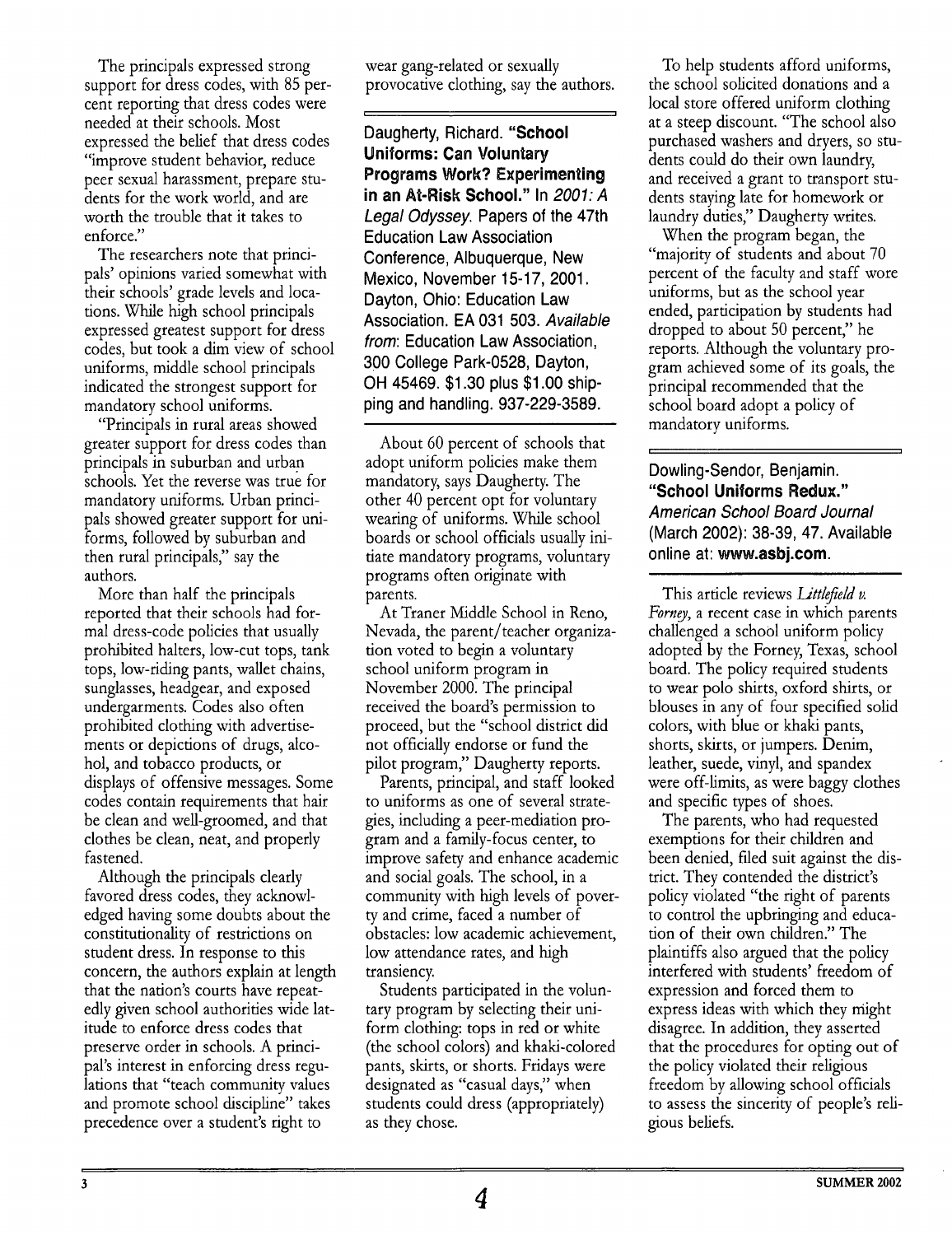The federal district court summarily dlsmissed the suit without a trial. The plaintiffs then appealed to the 5th Circuit Court, where the ruling of the lower court was upheld. In its decision, the 5th Circuit Court indicated that students' free-speech right to select their own clothes is "not absolute," and that this right must be balanced against a school board's stated interests in adopting a dress code or uniform policy.

To decide whether a specific uniform or dress code policy is permissible under the Constitution's free-speech clause, the court used a four-pronged test it had previously applied in another school uniform **case, Canady v. Bossier Parish School** *Board.* 

To be looked upon favorably by the court:

- 1. The school board must have the power to make such a policy.
- 2. The policy must promote a sub-

stantial interest of the board.

- *3.* The adoption of the policy must not be an attempt to censor student expression.
- **4.** The policy's "incidental" restrictions on student expression must not be greater than necessary to promote the board's interest.

In this case, the 5th Circuit found that all four criteria were satisfied and that the district's school uniform policy therefore did not violate students' right to free expression.

The court also ruled that parents' rights to control their children's upbringing, including their education, cannot override school rules that are considered "reasonable" to maintain an appropriate educational environment. In this case, the court concluded that the uniform policy was "rationally related" to the interests of the school board in "promoting education, improving student safety,

increasing attendance, decreasing dropout rates, and reducing socioeconomic tensions among students."

The parents' argument that the opt-out procedure violated religious freedom because it gave school officials the authority to judge the sincerity and content of families' religious beliefs was also rejected by the court. The court's decision noted that the policy did not have a religious goal; did not have the effect of advancing or hmdering any particular faith over any other; and did not excessively "entangle" school officials in religious beliefs.

To successfully survive a court challenge to a uniform or dress-code policy, Dowling-Sendor suggests, schools should invite input from parents and students, research the experiences of other districts, clearly identify the goals they hope to achieve, and provide a "concise, written public statement" on the process. *0* 

*Research Roundup* is published four times during the school year by the National Association of Elementary School Principals. Single copies: \$2.50; bulk orders (10 or more): \$2.00 ea. Virginia residents add 4.5% sales tax. Specify date and title of issue when ordering. Checks payable to NAESP must accompany order. Send to National Principals' Resource Center, 1615 Duke Street, Alexandria, Virginia 22314-3483.

# School Sleuth: The Case of an Excellent School

by Learning Matters Inc.

This award-winning PBS documentary is now available on DVD. Veteran journalist John Merrow plays a private eye hired to help a mysterious woman choose the right school for her children. Beneath the tongue-in-cheek humor, Merrow explores five key areas of education, including school safety, academic quality, and sense of purpose. The program presents 25 practical measures of educational excellence beyond standardzed test scores and college acceptance rates. You can use the program to reflect with your faculty on the quality of your own school and as a springboard for improvement.

### Item # **SSDVD-RRO502**

\$60.00 members/\$75.00 non-members Please add \$5.50 for shipping and handling.



Order from the NAESP National Principals' Resource Center by phone, 800-386-2377; by **fax,** 800-396-2377; or online at www.naesp.org for a 10 percent discount. You may also send a check or purchase order to: National Principals' Resource Center, 1615 Duke St., Alexandria, VA 22314-3483.